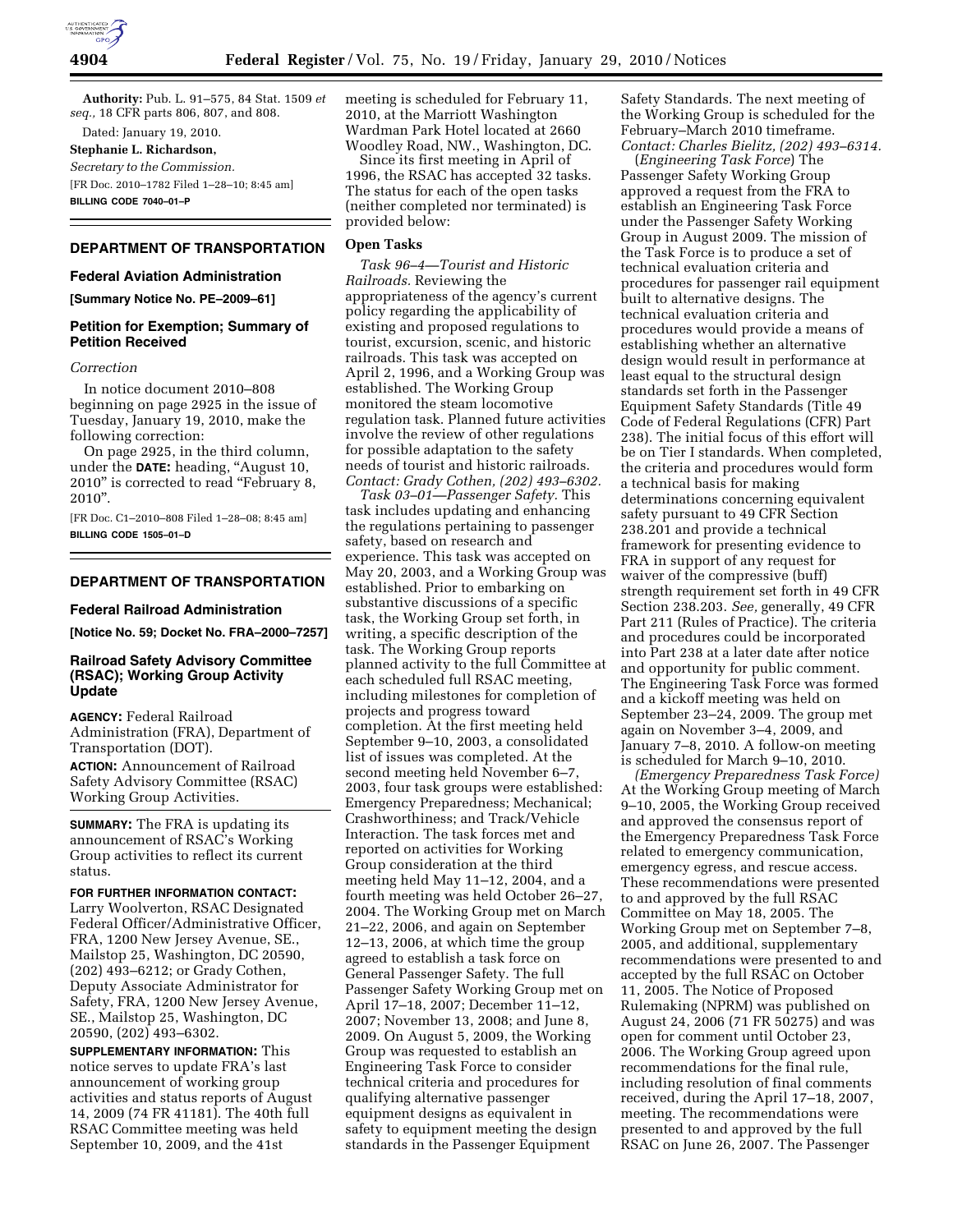Train Emergency Systems final rule, focusing on emergency communication, emergency egress, and rescue access, was published on February 1, 2008 (73 FR 6370). The Task Force met on October 17–18, 2007, and reached consensus on draft rule text for a followup NPRM on passenger train emergency systems, focusing on low location emergency exit path marking, emergency lighting, and emergence signage. The Task Force presented the draft rule text to the Passenger Safety Working Group on December 11–12, 2007, and the consensus draft rule text was presented to and approved by full RSAC vote during the February 20, 2008, meeting. During the May 13–14, 2008 meeting, the Task Force recommended clarifying the applicability of backup emergency communication system requirements in the February 1, 2008, final rule, and FRA announced its intention to exercise limited enforcement discretion for a new provision amending instruction requirements for emergency window exit removal. The Working Group ratified these recommendations on June 19, 2008. The Task Force met again on March 31, 2009, to clarify issues, raised by members, related to the followup NPRM. The modified rule text was presented to and approved by the Passenger Safety Working Group on June 8, 2009. The Working Group requested that FRA draft the rule text requiring daily inspection of removable panels or windows in vestibule doors, and entrust the Emergency Preparedness Task Force with reviewing the text. FRA sent the draft text to the Task Force for review and comment on August 4, 2009. The draft rule text was approved by the Passenger Safety Working Group by mail ballot on December 23, 2009. No additional Task Force meetings are currently scheduled. *Contact: Brenda Moscoso, (202) 493–6282.* 

*(Mechanical Task Force)* (Completed) Initial recommendations on mechanical issues (revisions to 49 CFR Part 238) were approved by the full Committee on January 26, 2005. At the Working Group meeting of September 7–8, 2005, the Task Force presented additional perfecting amendments and the full RSAC approved them on October 11, 2005. An NPRM was published in the **Federal Register** on December 8, 2005 (70 FR 73070). Public comments were due by February 17, 2006. The final rule was published in the **Federal Register**  on October 19, 2006 (71 FR 61835), effective December 18, 2006.

*(Crashworthiness Task Force)*  (Completed) Among its efforts, the Crashworthiness Task Force provided consensus recommendations on static

end strength, which were adopted by the Working Group on September 7–8, 2005. The full Committee accepted the recommendations on October 11, 2005. The Front-End Strength of Cab Cars and Multiple-Unit Locomotives NPRM was published in the **Federal Register** on August 1, 2007 (72 FR 42016), with comments due by October 1, 2007. A number of comments were entered into the docket, and a Crashworthiness Task Force meeting was held September 9, 2008, to resolve comments on the NPRM. Based on the consensus language agreed to at the meeting, FRA has prepared the text of the final rule incorporating the resolutions made at the Task Force meeting, and the final rule language was adopted at the Passenger Safety Working Group meeting held on November 13, 2008. The language was presented and approved at the December 10, 2008, full RSAC meeting. The final rule was issued on December 31, 2009, and published on January 8, 2010 (75 FR 1180). *Contact: Gary Fairbanks, (202) 493–6322.* 

*(Vehicle/Track Interaction Task Force)* The Task Force is developing proposed revisions to 49 CFR Parts 213 and 238, principally regarding highspeed passenger service. The Task Force met on October 9–11 and again on November 19–20, 2007, in Washington, DC, and presented the final Task Force Report and final recommendations and proposed rule text for approval by the Passenger Safety Working Group at the December 11–12, 2007, meeting. The final report and the proposed rule text were approved by the Working Group and was presented to and approved by full RSAC vote during the February 20, 2008, meeting. The group last met on February 27–28, 2008, and FRA is currently crafting an NPRM with a target publication date of March 2010. No additional Task Force meetings are currently scheduled, but the Task Force may be called back to review NPRM comments. *Contact: John Mardente, (202) 493–1335.* 

*(General Passenger Safety Task Force)*  At the Working Group meeting on April 17–18, 2007, the Task Force presented a progress report to the Working Group. The Task Force met on July 18–19, 2007, and afterwards it reported proposed reporting cause codes for injuries involving the platform gap, which were approved by the Working Group by mail ballot in September 2007. The full RSAC approved the recommendations for changes to 49 CFR Section 225 accident/incident cause codes on October 25, 2007. The General Passenger Safety Task Force presented draft guidance material for management

of the gap that was considered and approved by the Working Group during the December 11–12, 2007, meeting and was presented to and approved by full RSAC vote during the February 20, 2008, meeting. The group met April 23– 24, 2008; December 3–4, 2008; and April 21–23 and October 7–8, 2009. The Task Force continues work on passenger train door securement, ''second train in station'', trespasser incidents, and System Safety-based solutions by developing a regulatory approach to System Safety. The Task Force has created two Task Groups to focus on these issues. The Door Safety Task Group has reached consensus on 47 out of 48 safety issues addressed in the area of passenger train door mechanical and operational requirements and will present draft regulatory language to the General Passenger Safety Task Force at the next meeting. The System Safety Task Group has produced draft regulatory language for a System Safety Rule and will present its recommendation to the General Passenger Safety Task Force at the next meeting. No additional General Passenger Safety Task Force meetings are currently scheduled. *Contact: Dan Knote, (631) 567–1596.* 

*Task 05–01—Review of Roadway Worker Protection Issues.* This task was accepted on January 26, 2005, to review 49 CFR Part 214, Subpart C, Roadway Worker Protection (RWP), and related sections of Subpart A; recommend consideration of specific actions to advance the on-track safety of railroad employees and contractors engaged in maintenance-of-way activities throughout the general system of railroad transportation, including clarification of existing requirements. A Working Group was established, and reported to the RSAC any specific actions identified as appropriate. The first meeting of the Working Group was held on April 12–14, 2005. The group drafted and accepted regulatory language for various revisions, clarifications, and additions to 32 separate items in 19 sections of the rule. However, two parties raised technical concerns regarding the draft language concerning electronic display of track authorities. The Working Group reported recommendations to the full Committee at the June 26, 2007, meeting. Through the NPRM process, FRA will address this issue, along with eight additional items on which the Working Group was unable to reach a consensus. Comments were received and were considered during the drafting of the NPRM. In early 2008, the external working group members were solicited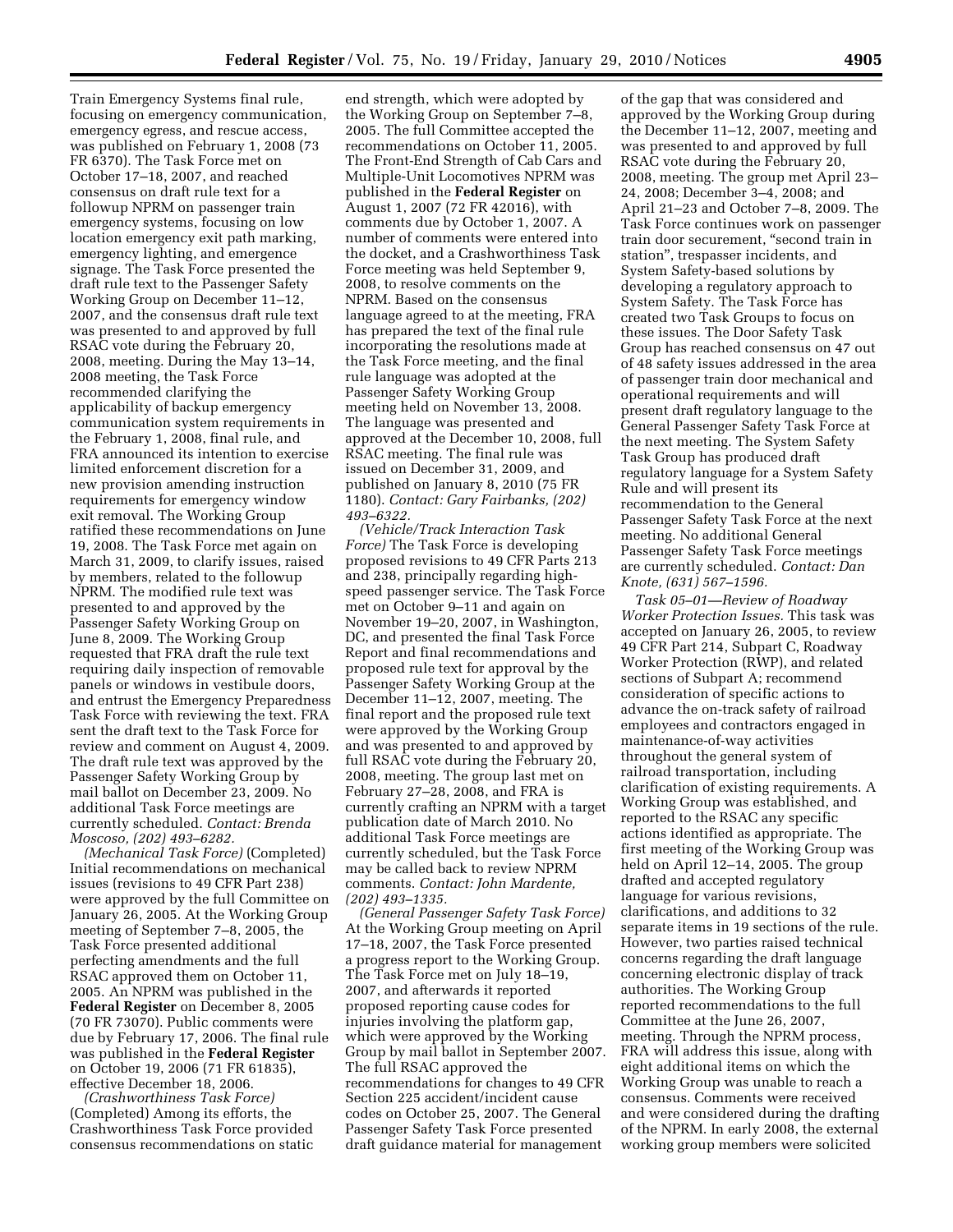to review the consensus text for errata review.

In order to address the heightened concerns raised with the current regulations for adjacent-track on-track safety, an NPRM was published on July 17, 2008, that focused on this element of the RWP rule alone. As this was an NPRM, FRA sought comment on the entire proposal, including those portions that FRA sought to clarify. However, on August 13, 2008, the NPRM was withdrawn to permit further consideration of the RSAC-reported consensus language.

FRA has decided to separately issue a second proposed rule on adjacent track protection, which will be handled on an accelerated basis. The second NPRM concerning adjacent-controlled track was published on November 25, 2009, and comments are due to the docket by January 25, 2010. The remaining larger NPRM for the for various revisions, clarifications, and additions to 31 separate items in 19 sections of the rule and FRA's recommendations for the eight nonconsensus items is planned for early 2010. *Contact: Christopher Schulte, (610) 521–8201.* 

*Task 05–02—Reduce Human Factor-Caused Train Accident/Incidents.* This task was accepted on May 18, 2005, to reduce the number of human factorcaused train accidents/incidents and related employee injuries. The Railroad Operating Rules Working Group was formed, and the Group extensively reviewed the issues presented. The final Working Group meeting devoted to developing a proposed rule was held February 8–9, 2006. The Working Group was not able to deliver a consensus regulatory proposal but did recommend that it be used to review comments on FRA's NPRM, which was published in the **Federal Register** on October 12, 2006 (FR 71 60372), with public comments due by December 11, 2006. Two reviews were held, one on February 8–9, 2007, the other on April 4–5, 2007. Consensus was reached on four items and those items were presented and accepted by the full RSAC Committee at the June 26, 2007, meeting. A final rule was published in the **Federal Register** on February 13, 2008 (73 FR 8442), with an effective date of April 14, 2008. FRA received four petitions for reconsideration of that final rule. The final rule that responded to the petitions for consideration was published in the **Federal Register** on June 16, 2008, and concluded the rulemaking. Working group meetings were held September 27–28, 2007; January 17–18, 2008; May 21–22, 2008; and September 25–26, 2008. The Working Group has considered issues

related to issuance of Emergency Order No. 26 (prohibition on use of certain electronic devices while on duty) and "after arrival mandatory directives," among other issues. The Working Group continues to work on after arrival orders; and, at the September 25, 2008, meeting, voted to create a Highway-Rail Grade Crossing Task Force to review highway-rail grade crossing accident reports regarding incidents of crossing warning systems providing ''short or no warning'' resulting from or contributed to ''by train operational issues'' with the intent to recommend new accident/ incident reporting codes that would better explain such events, and which may provide information for remedial action going forward. A follow-on task is to review and provide recommendations regarding supplementary reporting of train operations-related no-warning or shortwarning incidents that are not technically warning system activation failures but which result in an accident/ incident or a near miss. The Task Force has been formed and will meet in 2010 after other Rail Safety Improvement Act of 2008 (RSIA) priorities are met. *Contact: Douglas Taylor, (202) 493– 6255.* 

*Task 06–01—Locomotive Safety Standards.* This task was accepted on February 22, 2006, to review 49 CFR Part 229, Railroad Locomotive Safety Standards, and revise as appropriate. A Working Group was established with the mandate to report any planned activity to the full Committee at each scheduled full RSAC meeting, to include milestones for completion of projects, and to progress toward completion. The first Working Group meeting was held May 8–10, 2006. Working Group meetings were held on August 8–9, 2006; September 25–26, 2006; and October 30–31, 2006; and the Working Group presented recommendations regarding revisions to requirements for locomotive sanders to the full RSAC on September 21, 2006. The NPRM regarding sanders was published in the **Federal Register** on March 6, 2007 (72 FR 9904). Comments received were discussed by the Working Group for clarification, and FRA published a final rule on October 19, 2007 (72 FR 59216). The Working Group met on January 9–10, 2007; November 27–28, 2007; February 5–6, 2008; May 20–21, 2008; August 5–6, 2008; October 22–23, 2008; January 6–7, 2009; and April 15–16, 2009. The group has now completed the review of 49 CFR Part 229 and was unable to reach consensus regarding locomotive cab temperatures standards, locomotive alerters, and

remote control locomotives. The group reached consensus regarding critical locomotive electronic standard, updated annual/biennial air brake standards, clarification of the ''air brakes operate as intended'' requirement, locomotive pilot clearance within hump classification yards, clarification of the "high voltage" warning requirement, an update of ''headlight lamp'' requirements, and language to allow locomotive records to be stored electronically. The Working Group presented a draft Part 229 rule text revision covering these items to the Committee for consideration at the September 10, 2009, meeting and received approval. FRA has proceeded with drafting an NPRM, with a target publication date of March 2010. The Working Group may be called back to address comments received on the NPRM after publication. *Contact: George Scerbo, (202) 493–6249.* 

*Task 06–02—Track Safety Standards and Continuous Welded Rail (CWR).*  (Completed) Section 9005 of the Safe, Accountable, Flexible, Efficient Transportation Equity Act: A Legacy for Users (Pub. L. 109–59), the 2005 Surface Transportation Authorization Act, requires FRA to issue requirements for inspection of joint bars in continuous welded rail (CWR) to detect cracks that could affect the integrity of the track structure (49 U.S.C. 20142(e)). FRA published an interim final rule (IFR) establishing new requirements for inspections on November 2, 2005 (70 FR 66288). On October 11, 2005, FRA offered the RSAC a task to review comments on this IFR, but conditions could not be established under which the Committee could have undertaken this with a view toward consensus. Comments on the IFR were received through December 19, 2005. FRA reviewed the comments. On February 22, 2006, the RSAC accepted this task to review and revise the CWR related to provisions of the Track Safety Standards, with particular emphasis on reduction of derailments and consequent injuries and damage caused by defective conditions, including joint failures, in track using CWR. A Working Group was established. The first Working Group meeting was held April 3–4, 2006, at which time the Working Group reviewed comments on the IFR. The second Working Group meeting was held April 26–28, 2006. The Working Group also met May 24–25, 2006, and July 19–20, 2006. The Working Group reported consensus recommendations for the final rule that were accepted by the full RSAC Committee by mail ballot on August 11, 2006. The final rule was published in the **Federal Register** on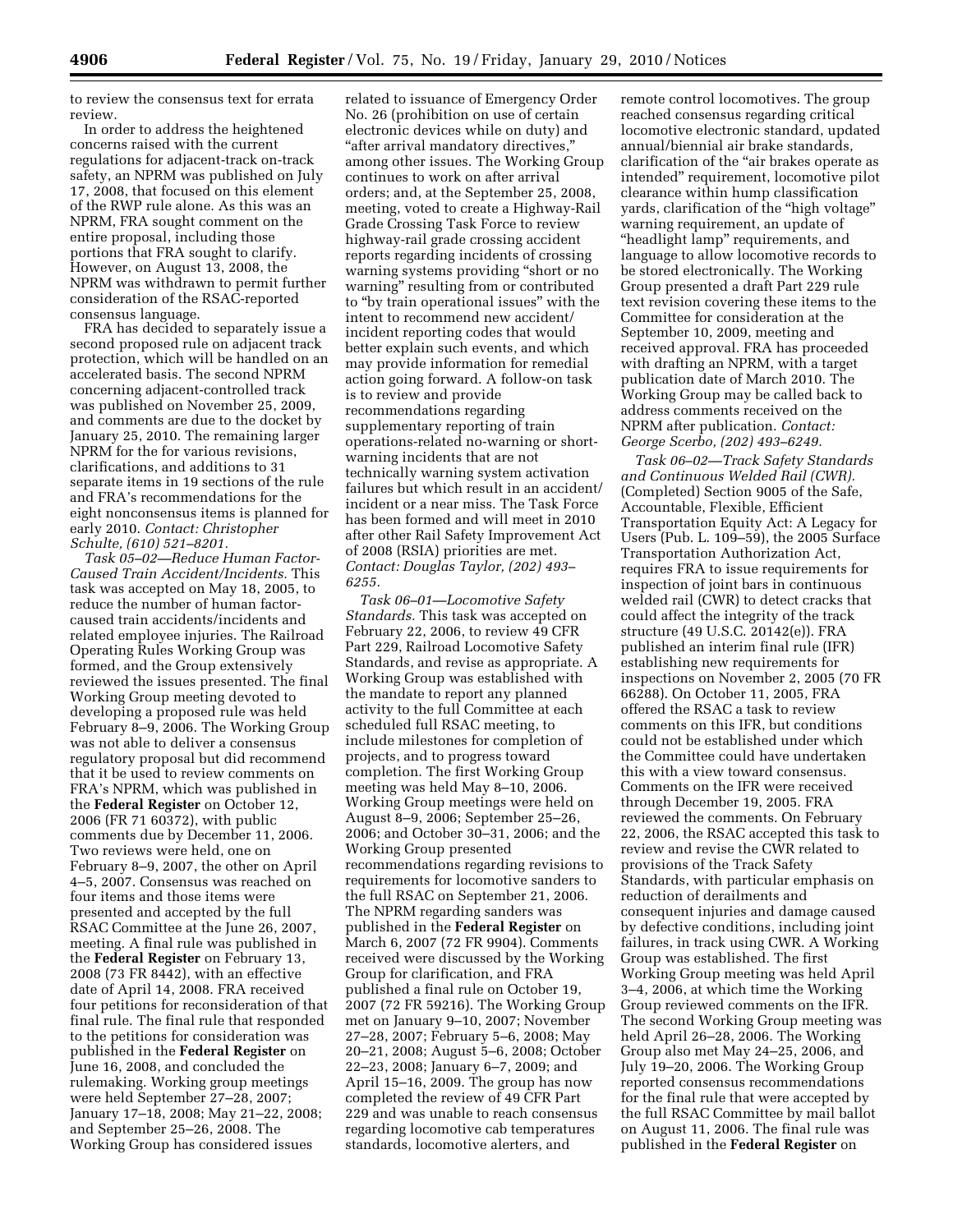October 11, 2006 (71 FR 59677). The Working Group continued review of 49 CFR Section 213.119, with a view to proposing further revisions to update the standards. The Working Group met January 30–31, 2007; April 10–11, 2007; June 27–28, 2007; August 15–16, 2007; October 23–24, 2007; and January, 8–9, 2008. The Working Group reported consensus recommendations for revisions to 49 CFR Section 213.119 regulations to the full RSAC Committee on February 20, 2008, and the recommendations were accepted. FRA published an NPRM on December 1, 2008, and published a final rule on August 25, 2009. A correcting amendment was published in the **Federal Register** on October 21, 2009, that addresses compliance dates for commuter railroads, intercity passenger railroads, and other additional railroads with CWR. The amendment establishes compliance dates of November 23, 2009, for commuter railroads and intercity passenger railroads; and February 22, 2010, for Class III railroads and any other additional railroads with CWR. See Tasks 07–01 and 08–03, below. *Contact: Ken Rusk, (202) 493–6236.* 

*Task 06–03—Medical Standards for Safety-Critical Personnel.* This task was accepted on September 21, 2006, to enhance the safety of persons in the railroad operating environment and the public by establishing standards and procedures for determining the medical fitness for duty of personnel engaged in safety-critical functions. A Working Group has been established and will report any planned activity to the full Committee at each scheduled full RSAC meeting, including milestones for completion of projects and progress toward completion. The first Working Group meeting was held December 12– 13, 2006. The Working Group has held follow-on meetings on the following dates; February 20–21, 2007; July 24–25, 2007; August 29–30, 2007; October 31– November 1, 2007; December 4–5, 2007; February 13–14, 2008; March 26–27 and April 22–23, 2008, and December 8–9, 2009. At the April 2008 meeting, FRA announced that the agency would prepare an NPRM draft based on the discussions to date and schedule a further meeting for review of the document. At the December 2009 meeting, the draft NPRM was presented to the Group. The draft NPRM is currently in FRA coordination and the language is being revised based on comments. At the December 2009 meeting, the Group was also presented RSAC Task 2009–02, Critical Incident Response. The task is to provide advice regarding development of implementing regulations for Critical Incident Stress Plans as required by the RSIA. When the draft NPRM is accepted by the Medical Standards Working Group, the two parts of the rulemaking will be presented to the full RSAC for approval. The Medical Standards Working Group is scheduled to meet next on February 16–17, 2010, with a follow-on meeting scheduled for March 11–12, 2010.

(*Physicians Task Force*) A Physicians Task Force, established by the Working Group in May 2007, is proceeding to develop accompanying medical guidelines that will be used to provide consistent criteria for determining the medical fitness for duty of the safety critical positions. These guidelines will be presented for the Medical Standards Working Group consideration when complete. The Physicians Task Force has had meetings or conference calls on July 24, 2007; August 20, 2007; October 15, 2007; October 31, 2007; June 23–24, 2008; September 8–10, 2008; October 8, 2008; November 12–13, 2008; December 8–10, 2008; January 27–28, 2009; February 24–25, 2009; March 11–12, 2009; March 31–April 1, 2009; April 15, 2009; April 22, 2009; May 13, 2009; May 20, 2009; June 17, 2009. The Task Force is currently scheduled to meet next on January 21–22, 2010. *Contact: Dr. Bernard Arseneau, (202) 493–6002.* 

*Task 07–01—Track Safety Standards.*  This task was accepted on February 22, 2007, to consider specific improvements to the Track Safety Standards or other responsive actions, supplementing work already underway on CWR, specifically to: (1) Review controls applied to reuse of rail in CWR "plug rail";  $(2)$  review the issue of cracks emanating from bond wire attachments; (3) consider improvements in the Track Safety Standards related to fastening of rail to concrete ties; and (4) ensure a common understanding within the regulated community concerning requirements for internal rail flaw inspections. The tasks were assigned to the Track Safety Standards Working Group. The Working Group will report any planned activity to the full Committee at each scheduled full RSAC meeting, including milestones for completion of projects and progress toward completion. The first Working Group meeting was held on June 27–28, 2007, and the group met again on August 15–16 and October 23– 24, 2007. Two Task Forces were created under the Working Group: Concrete Ties and Rail Integrity. The Concrete Ties Task Force met on November 26–27, 2007; February 13–14, 2008; April 16– 17, 2008; July 9–10, 2008; and September 17–18, 2008. The Concrete Ties Task Force finalized consensus language regarding concrete crossties

(49 CFR Part 213) and presented a recommendation to the Track Standards Working Group at the November 20, 2008, Working Group meeting. The language was approved by both the Working Group and the December 10, 2008, RSAC meeting and the Task Force was dissolved. FRA is preparing an NPRM with a target publication date of March 2010. *Contact: Ken Rusk, (202) 493–6236.* 

*Task 08–03—Track Safety Standards Rail Integrity.* This task was accepted on September 10, 2008 to consider specific improvements to the Track Safety Standards or other responsive actions designed to enhance rail integrity. The Rail Integrity Task Force was created in October 2007 under Task 07–01 and first met on November 28–29, 2007. The Task Force met on February 12–13, 2008; April 15–16, 2008; July 8–9, 2008; September 16–17, 2008; February 3–4, 2009; June 16–17, 2009; October 29–30, 2009; and January 20–21, 2010. Consensus has been achieved on bond wires, and a common understanding on internal rail flaw inspections has been reached. "Valid test" and "qualified operator'' have been defined and will be issued as a technical bulletin. The Task Force has reached consensus to recommend to the Working Group that the item regarding ''the effect of rail head wear, surface conditions and other relevant factors on the acquisition and interpretation of internal rail flaw test results'' be closed. The Task Force does not recommend regulatory action concerning head wear. Surface conditions and their affect on test integrity has been discussed and understood during dialogue concerning common understanding on internal rail flaw inspections. The Task Force believes that new technology has been developed that improves test performance and will impact the affect of head wear and surface conditions on interpretation of internal rail flaw test results. No additional Rail Integrity Task Force meetings are scheduled at this time. *Contact: Carlo Patrick, (202) 493– 6399.* 

*Task No. 08–04—Positive Train Control (PTC).* (Completed) This task was accepted on December 10, 2008, to provide advice regarding development of implementing regulations for PTC systems and their deployment under the RSIA. The task included a requirement to convene an initial meeting not later than January 2009 and to report recommendations back to the RSAC no later than April 24, 2009. The PTC Working Group was created in December 2008 by Working Group member nominations from committee member organizations under Task 08–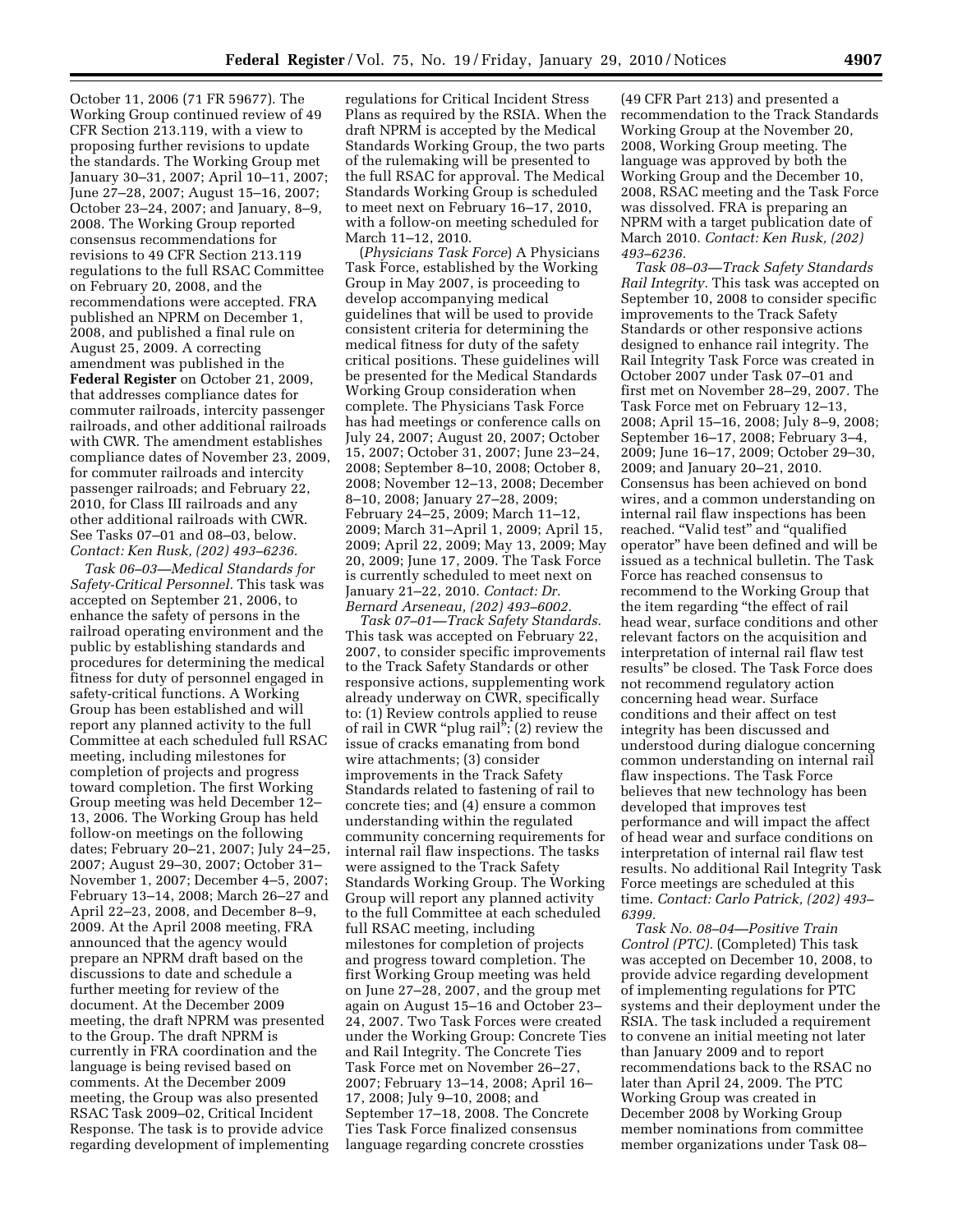04, and the kickoff meeting was held on January 26–27, 2009. The group met again on February 11–13 and 25–27, March 17–18, and March 31–April 1, 2009. On April 2, 2009, the RSAC approved the request by the working group for agreement to vote on the draft rule text recommendations from the Working Group by mail ballot. On May 11, 2009, by majority vote via mail ballot, the RSAC Committee accepted the recommendations of the PTC Working Group and forwarded those recommendations to the FRA Administrator, with the understanding that there are other issues for which FRA would be making proposals with respect to their resolution. The NPRM was published on July 21, 2009 (74 FR 36152), with comments due by August 20, 2009. In addition, a public hearing was held on August 13, 2009 (74 FR 36152). The PTC TC was reconvened on August 31–September 2, 2009, to discuss comments received on the NPRM, and the PTC Working Group presented consensus rule text items to the RSAC for approval at the September 10, 2009, meeting. The PTC consensus rule text was approved by majority RSAC vote by electronic ballot on September 24, 2009, and the final rule was published on January 15, 2010.

(*PTC Implementation Plan Task Force*) A Task Force was formed to assist FRA in developing a model template for a successful PTC Implementation Plan (PTCIP) and in development of an example risk prioritization methodology. PTCIPs are required to be submitted by April 16, 2010, under the mandate of the RSIA. FRA posted a final version of a PTCIP template and an example risk prioritization methodology model for prioritization of line segment implementation to the public FRA Web site on January 12, 2010, the same day as the final rule was made available for public review. *Contact: Tom McFarlin, (202) 493–6203.* 

*Task No. 08–05—Railroad Bridge Safety Assurance.* This task was accepted on December 10, 2008, to develop a draft rule encompassing the requirements of Section 417 of RSIA, Railroad Bridge Safety Assurance. This Section directs the Secretary of Transportation to promulgate regulations, not later than 12 months after the October 16, 2008, date of enactment, requiring owners of track carried on one or more railroad bridges to adopt a bridge safety management program to reduce the risk of human casualties, environmental damage, and disruption to the Nation's railroad transportation system that would result from a catastrophic bridge failure. The

Railroad Bridge Working Group, created under Task 08–01, was directed to reconvene, and the kickoff meeting was held January 28–29, 2009. The Working Group also met on February 23–24, 2009, where they reached agreement on consensus language covering all but two issues. The Working Group presented the draft language to the full Committee at the April 2, 2009, meeting, and the Committee approved the consensus recommendations by vote as the recommendations of the Committee to the FRA Administrator. The NPRM was published on August 17, 2009, with a comment period open until October 1, 2009. The Working Group was reconvened on December 15, 2009, to address NPRM comments. The final rule is currently in coordination, with a target publication date of March 2010. *Contact: Gordon Davids, (202) 493– 6320.* 

*Task No. 08–0—Conductor Certification.* This task was accepted on December 10, 2008, to develop regulations for certification of railroad conductors, as required by the RSIA, and to consider any appropriate related amendments to existing regulations and report recommendations for a proposed final rule or an IFR (as determined by FRA in consultation with the Office of the Secretary of Transportation and the Office of Management and Budget) by October 16, 2009. The Conductor Certification Working Group was officially formed by nominations from member organizations in April 2009 and the first meeting was held on July 21– 23, 2009. Additional meetings are scheduled for August 25–27, 2009; September 15–17, 2009; October 20–22, 2009; November 17–19, 2009; and December 16–18, 2009. Tentative consensus was reached on the vast majority of the regulatory text. An electronic ballot is being circulated for formal Working Group consensus and a recommendation is anticipated to the full RSAC at the February 11, 2010, meeting. *Contact: Mark McKeon, (202) 493–6350.* 

*Task No. 09–01—Passenger Hours of Service.* This task was accepted on April 2, 2009, to provide advice regarding development of implementing regulations for the hours of service of operating employees of commuter and intercity passenger railroads under the RSIA. The Group has been tasked to review available data concerning the effects of fatigue on the performance of subject employees, and consider the role of fatigue prevention in determining maximum hours of service. The Group has also been tasked to consider the potential for alternative approaches to hour of service using available tools for

evaluating the impact of various crew schedules, and determine the effect of alternative approaches on the availability of employees to support passenger service. The Group is charged to report whether existing hours of service restrictions are effective in preventing fatigue among subject employees, whether an alternative approach to hours of service for the subject employees would enhance safety, and whether alternative restrictions on hours of service could be coupled with other fatigue countermeasures to promote the fitness of employees for safety-critical duties. The Passenger Hours of Service Working Group was officially formed through the formal Committee member nomination process in May 2009 and the first meeting was held on June 24, 2009. A Passenger Hours of Service Task Force was formed to review collected data, and met on January 14–15, 2009. A follow-on Working Group meeting is currently scheduled for February 2–3, 2009. *Contact: Grady Cothen, (202) 493– 6302.* 

### **Completed Tasks**

*Task 96–1*—(Completed) Revising the Freight Power Brake Regulations.

*Task 96–2*—(Completed) Reviewing and recommending revisions to the Track Safety Standards (49 CFR Part 213).

*Task 96–3*—(Completed) Reviewing and recommending revisions to the Radio Standards and Procedures (49 CFR Part 220).

*Task 96–5*—(Completed) Reviewing and recommending revisions to Steam Locomotive Inspection Standards (49 CFR Part 230).

*Task 96–6*—(Completed) Reviewing and recommending revisions to miscellaneous aspects of the regulations addressing Locomotive Engineer Certification (49 CFR Part 240).

*Task 96–7*—(Completed) Developing Roadway Maintenance Machines (On-Track Equipment) Safety Standards.

*Task 96–8*—(Completed) This planning task evaluated the need for action responsive to recommendations contained in a report to Congress titled, *Locomotive Crashworthiness & Working Conditions.* 

*Task 97–1*—(Completed) Developing crashworthiness specifications (49 CFR Part 229) to promote the integrity of the locomotive cab in accidents resulting from collisions.

*Task 97–2*—(Completed) Evaluating the extent to which environmental, sanitary, and other working conditions in locomotive cabs affect the crew's health and the safe operation of